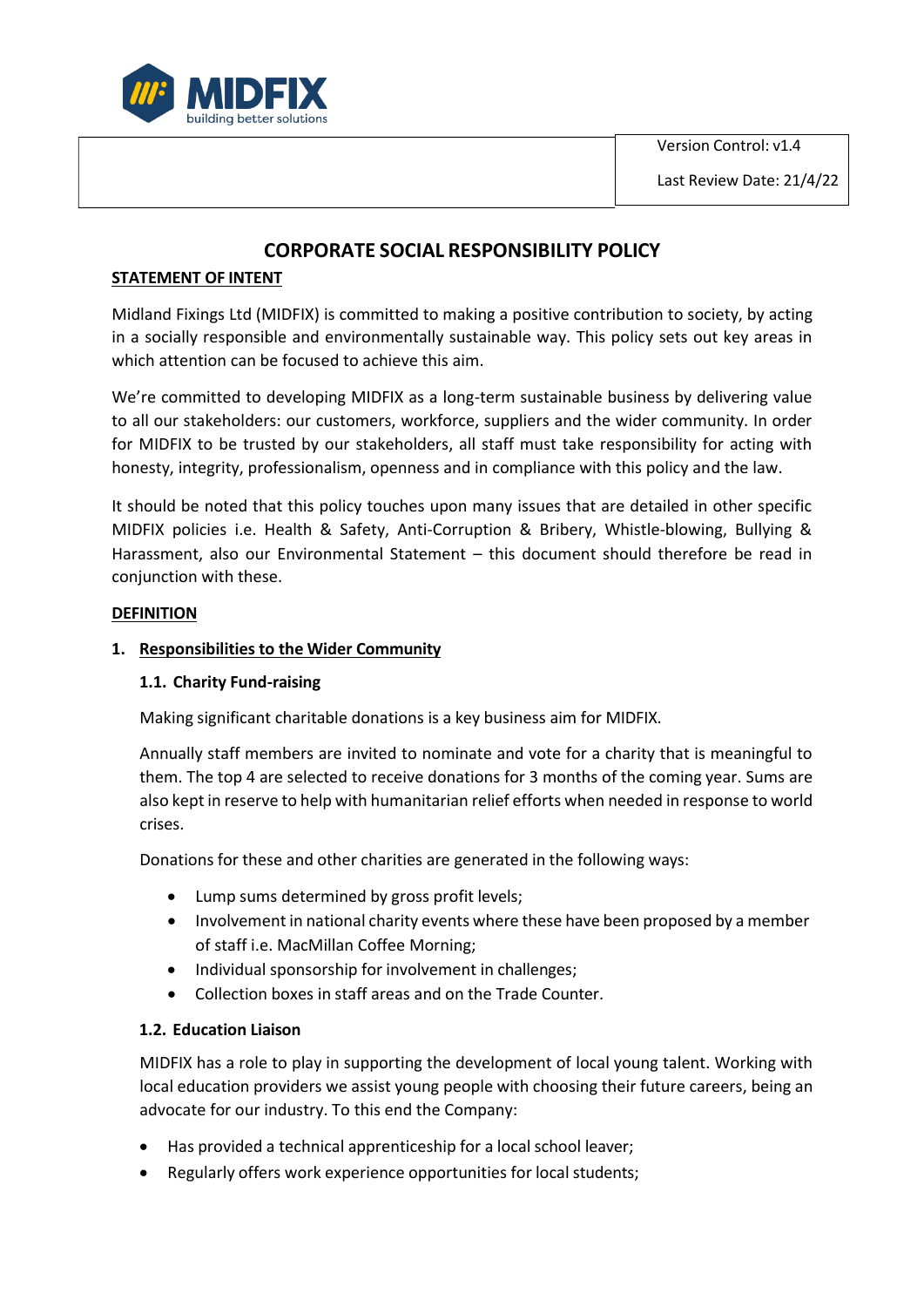

• On a voluntary basis Adrian Fowler, our Managing Director, fulfils the role of Human Resources Director for a group of schools.

### **2. Responsibilities to our Workforce**

### **2.1. Equal Opportunities**

MIDFIX is committed to developing a positive organisational culture, which applies equality and diversity principles in all aspects of its business, including when planning future changes to the business.

MIDFIX will provide equal opportunities in employment and will avoid unlawful discrimination in employment (and also with the selection of suppliers and its provision of products and services to customers). MIDFIX maintains a diverse workforce; recognising the business benefits from employing people of any gender, of all ages, from different cultural backgrounds, with varying beliefs and both physical and mental disabilities.

Equality training is provided to allstaff during induction; with ongoing guidance and coaching particularly for those with key responsibilities i.e. for recruitment.

All staffing vacancies are advertised both internally and externally, with all adverts making it clear that MIDFIX is an equal opportunities employer.

### **2.2. Personal Development**

The policy of the Company is to maximise the job satisfaction and performance levels of all staff through the provision of appropriate feedback, training, coaching and mentoring. Training needs are typically identified in our regular 1:1 meetings, including those linked to longer-term career aspirations.

#### **2.3. Harassment**

MIDFIX will take any allegations of harassment very seriously and has procedures in place to enable staff to raise complaints. Staff (both the alleged victim and alleged harasser) will be treated in a sensitive manner; allegations will be fully investigated and appropriate action taken where necessary.

#### **2.4. Professional Business Relationships**

Staff in a subordinate/managerial relationship are not to exchange favours or gifts which would appear to give rise to some obligation.

In situations where two staff in a subordinate/managerial reporting line are related or are involved in a personal relationship, the managers manager must ensure that all decisions on promotions, privileges, benefits, remuneration, disciplinary matters and grievances for the subordinate employee are conducted by an appropriate managerial colleague. This is to avoid any allegations of unfair or preferential treatment.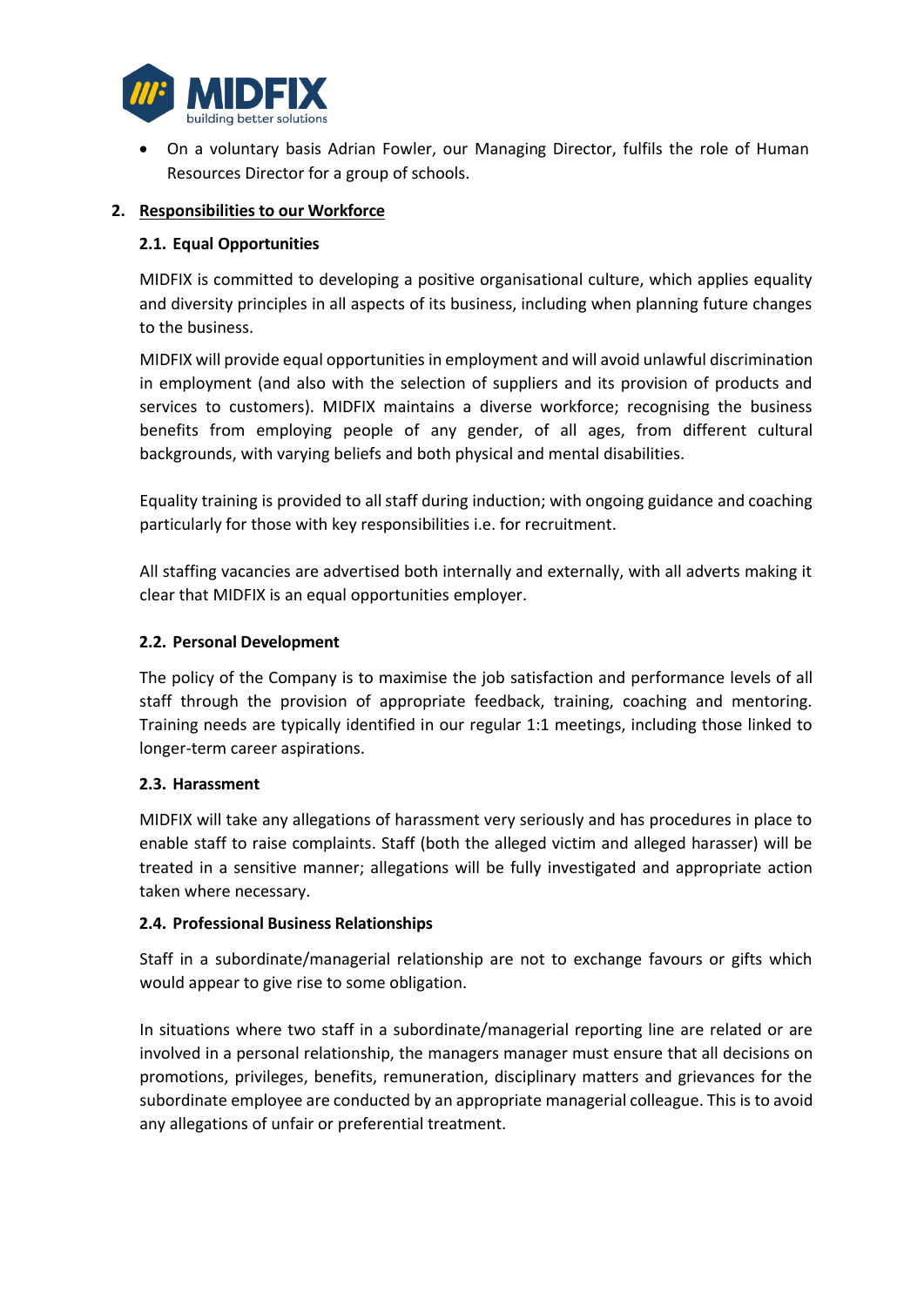

### **2.5. Health, Safety and Welfare Factors**

It is our policy to ensure that all reasonably practicable steps are taken to protect our workforce (and also any site visitors or contractors).

In summary the Company will:

- Comply with all applicable legislation, codes of practice and industry standards;
- Maintain Company standards, policies, procedures and work instructions sufficient to avoid injury to workers and others, ensuring that training where required is delivered in a timely way;
- Provide adequate welfare facilities, plant and equipment (including Personal Protective Equipment) and maintain them in a safe condition.
- Recognise the importance of the professional relationship between line managers and staff, as they have primary responsibility for the welfare at work of the staff under their supervision. Managers will respond to staff in a supportive manner taking into account their feelings and difficulties, in an atmosphere of trust and confidentiality. They will provide support and ensure all staff are treated in a fair, sensitive and confidential manner. The Human Resources Department will support managers in this duty of care;
- Select contractors, consultants and suppliers who demonstrate a level of commitment to health, safety and environmental standards commensurate with those of the Company.
- Take reasonable steps to ensure that the actions of workers are not adversely affected by the influence of alcohol and drugs (whether they be prescribed, recreational and/or illegal). All workers have a responsibility to ensure that their own work performance is not impaired as a result of drug or alcohol use. Depending on the individual circumstances, where concerns are highlighted these may be addressed with disciplinary action or support with sourcing external counselling.

#### **3. Environmental Responsibilities**

#### **3.1. Environmental Factors**

The Company wishes to promote amongst its staff an understanding of environmental and sustainability issues. We aim to conserve energy, water and general resources; as well as minimising waste and the production of hazardous substances/harmful emissions. In support of this aim we:

• are Forest Stewardship Council (FSC) certified which demonstrates that we comply with the highest social and environmental standards on the market - sourcing and supplying wood, paper and other forest products solely from well-managed forests and/or recycled materials;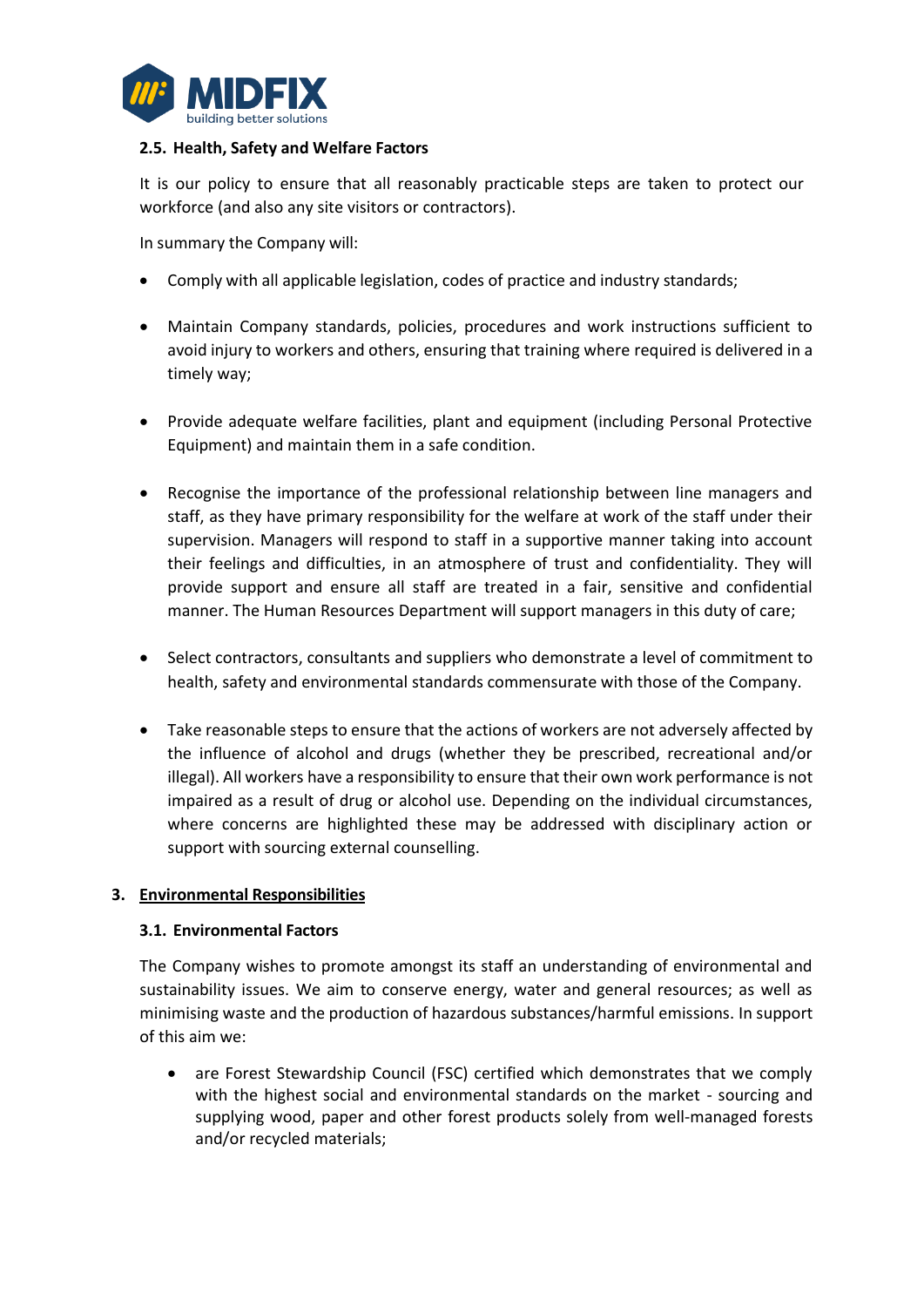

- only use registered waste carriers and registered waste disposalsites. Documentation shall be held to demonstrate compliance with this. Whenever possible waste shall be recycled, reclaimed or re-used;
- recycle all cardboard, paper, used printer ink cartridges, waste timber and metal;
- re-use or re-sell all used wooden pallets;
- use low wattage or LED lighting in our offices and high efficiency fluorescent lighting in our warehouses;
- ensure that our fleet of delivery vehicles are Euro 6 compliant meeting stringent emissions rules;
- through our purchasing policies seek goods and services, which do least harm to the environment in their production, delivery and packaging use, re-use, recycling and disposal. Seeking to purchase from local or regionalsuppliers where economically and logistically viable, which helps to maximise the Company's input to the local community and minimise pollution arising from any transportation;
- look for innovative environmentally friendly solutions to customer challenges. An example of this is our Qwikstore range developed for customers working on wastefree building sites, these are loaned mobile units with refillable plastic bins.

## **3.2 FORS**

The Company has achieved the Fleet Operator Recognition Scheme (FORS) Silver accreditation, a voluntary accreditation scheme that promotes exemplary levels of best practice for commercial vehicle operators. FORS has recognised that at MIDFIX we work to standards above the legal minimum in relation to safety, efficiency, and environmental protection including our commitment to measuring, monitoring and improving staff and vehicle performance, including staff training.

#### **4. Economic & Financial Responsibilities**

## **4.1. Anti-corruption & Bribery**

The Company considers that bribery and corruption has a detrimental impact on business by undermining good governance and distorting free markets. Transparent, fair conduct helps to foster deeper relationships of trust between the Company and its business partners and clients. It is vital for maintaining the Company's reputation as an ethical and professional business and for securing future growth.

The Company does not tolerate any form of bribery, whether direct or indirect, by, or of, its employees, officers, agents or consultants or any persons or companies acting for it or on its behalf. The Board is committed to implementing and enforcing effective systems throughout the Company to prevent, monitor and eliminate bribery, in accordance with the Bribery Act 2010. Please refer to our Anti-corruption and Bribery Policy for more information.

## **4.2. Money Laundering**

Precautions should be taken to avoid involving the Company in money laundering – these should include watching out for the following 'red flags':